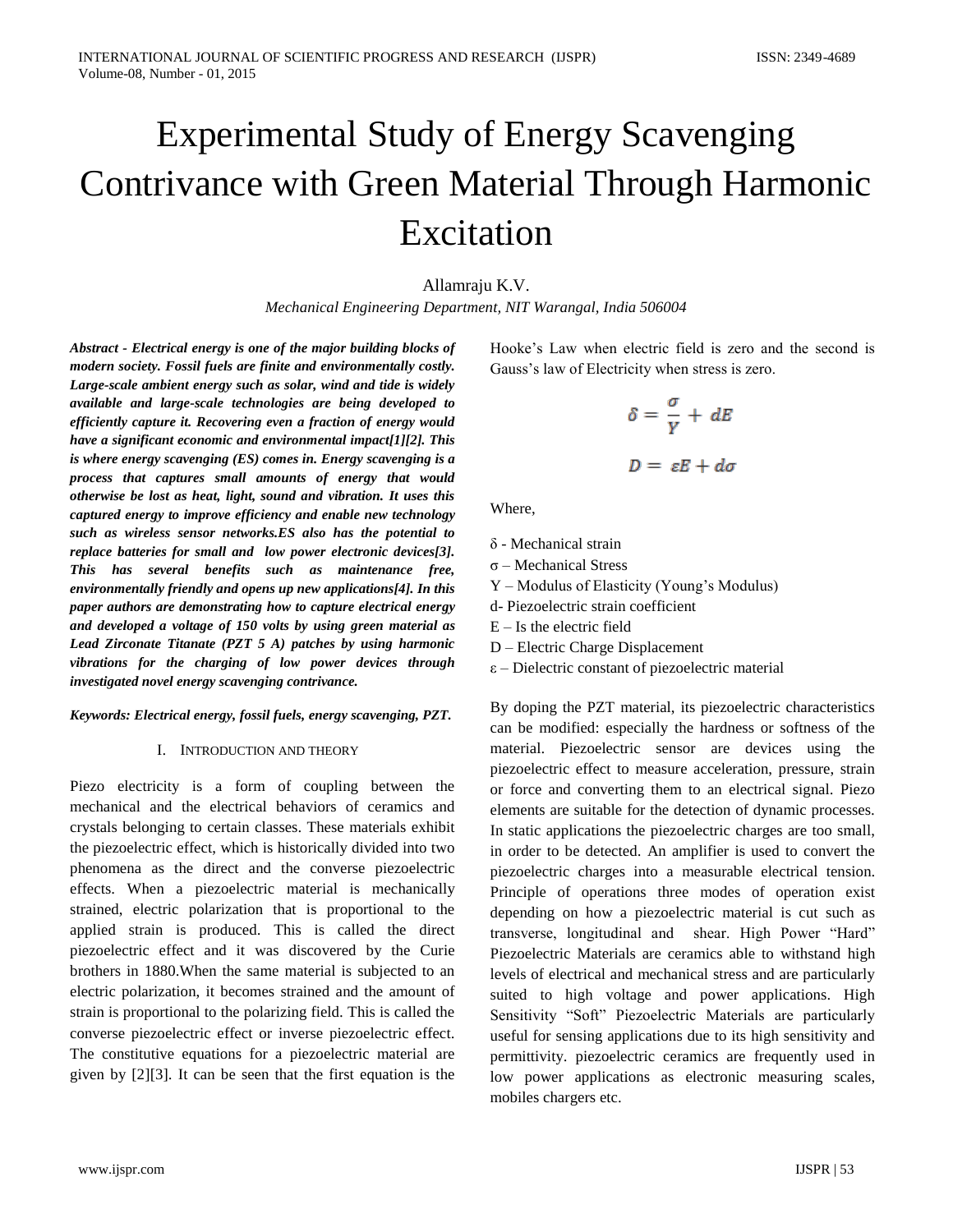

Fig.1: Energy generation using the environmental benign material (Source: PI company Ltd)

#### II. EFFECT OF E-WASTE ON ENVIRONMENT

According to United nations conference on trade and development report that India is producing  $26x10^8$  kg of electronic waste where as America is producing 1.26 times more than India's. In America electronic waste is being used for building roads but another side effect is that the rain water is not being absorbed by those roads. Because of burning of E-waste , the earth is becoming highly polluted and leads to cause severe diseases such as respiratory illness, Asthma, Chronic obstructive pulmonary disorder, Lung cancer etc. The report predicts that India's waste rate from old computers will quadruple from 2007 levels by 2020[7]. Authors are mainly focusing on to minimize the E-waste by providing the recharging facility.



Fig.2: Major electronic equipment sales in the highest population countries [7]



Fig.3: Generation of E-waste in the highest population countries[7]

# III. EXPERIMENTAL RESULTS AND DISCUSSIONS

It is observed from figure 4 that the source of external energy is harmonic vibration and energy conversion takes place because of Figure 5 is subjected to impact force which is given by a lead ball having a mass of 10 grams. Here two stage energy scavenging device was designed for getting maximum voltage output of 100 Volts by connecting in series.



Fig.4: Schematic diagram of electrical energy scavenging by using green material patch



Fig.5: Energy scavenging cram with three green material patches connected in series



Fig.6: Experimental station



Fig.7: Oscilloscope reading for single patch